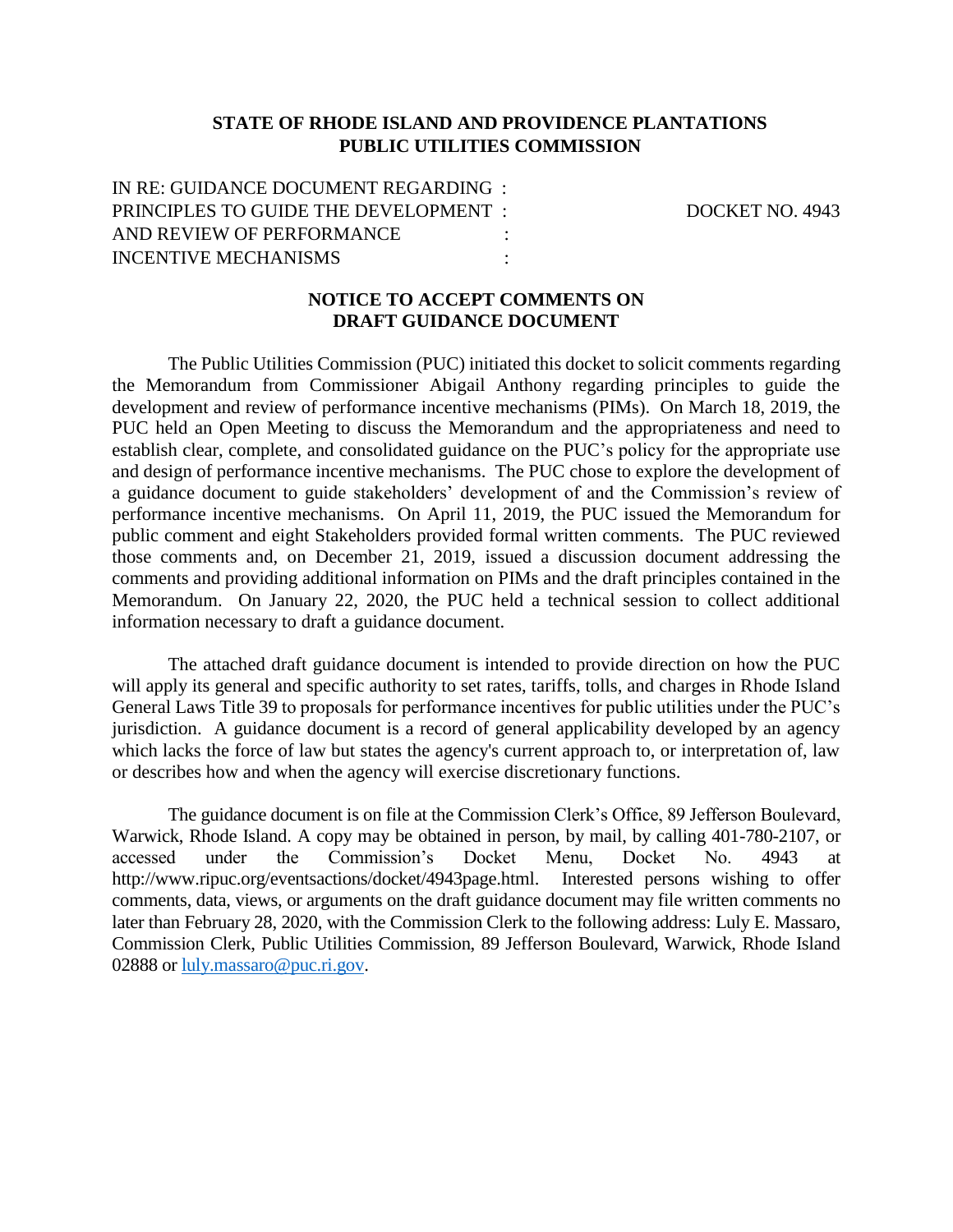## **STATE OF RHODE ISLAND AND PROVIDENCE PLANTATIONS PUBLIC UTILITIES COMMISSION**

IN RE: GUIDANCE DOCUMENT REGARDING : PRINCIPLES TO GUIDE THE DEVELOPMENT : DOCKET NO. 4943 AND REVIEW OF PERFORMANCE INCENTIVE MECHANISMS :

### **DRAFT GUIDANCE DOCUMENT FOR PUBLIC COMMENT**

## **Public Utilities Commission's Guidance on Principles for the Development and Review of Performance Incentive Mechanisms**

I. Purpose of a Guidance Document

A guidance document is a record of general applicability developed by an agency that lacks the force of law but states the agency's current approach to, or interpretation of, law or describes how and when the agency will exercise discretionary functions. It has also been defined as an agency statement of general applicability and future effect that sets forth a policy on a statutory, regulatory, or technical issue. This guidance document provides direction on how the PUC will apply its general and specific authority to set rates, tariffs, tolls, and charges in Title 39 to proposals for performance incentives for public utilities under the PUC's jurisdiction.<sup>1</sup>

#### II. Applicability

 $\overline{\phantom{a}}$ 

- 1. To guide its review of performance incentive mechanisms, the PUC adopts the Principles in Section IV of this document.
	- 1. The Principles will apply to all proposals of performance incentive mechanisms.
	- 2. Regulators will apply all Principles to the body of evidence in the record.
	- 3. Proponents or opponents of a performance incentive mechanism proposal bear the burden of proof that the proposal is consistent or inconsistent with the Principles.
	- 4. Perfect consistency with the Principles is not required for approval of a performance incentive mechanism.
	- 5. This Guidance Document does not modify existing regulatory or evidentiary standards and guidance.<sup>2</sup> This is additional guidance on the PUC's application of its ratemaking authority to performance incentive mechanisms.

<sup>1</sup> Including, but not limited to R.I. Gen. Laws § 39-1-1; § 39-1-3; §39-1-38; § 39-1-27.7.1 (e)(1); § 39-1-27.7.1 (e)(3); § 39-26.6-12 (j)(3); § 39-26.1-4; § 39-26.3-4.1(e); § 39-3-7; §39-3-12

<sup>&</sup>lt;sup>2</sup> For example, this Guidance Document does not modify the application of the Rhode Island Benefit-Cost Framework, goals for the future electric system, and rate design principles adopted as guidance for National Grid's electric business in Docket No. 4600A. *See* Public Utilities Commission's Guidance on Goals, Principles and Values for Matters Involving The Narragansett Electric Company d/b/a National Grid issued in Docket No. 4600A. [http://www.ripuc.org/eventsactions/docket/4600A-GuidanceDocument-Final-Clean.pdf.](http://www.ripuc.org/eventsactions/docket/4600A-GuidanceDocument-Final-Clean.pdf)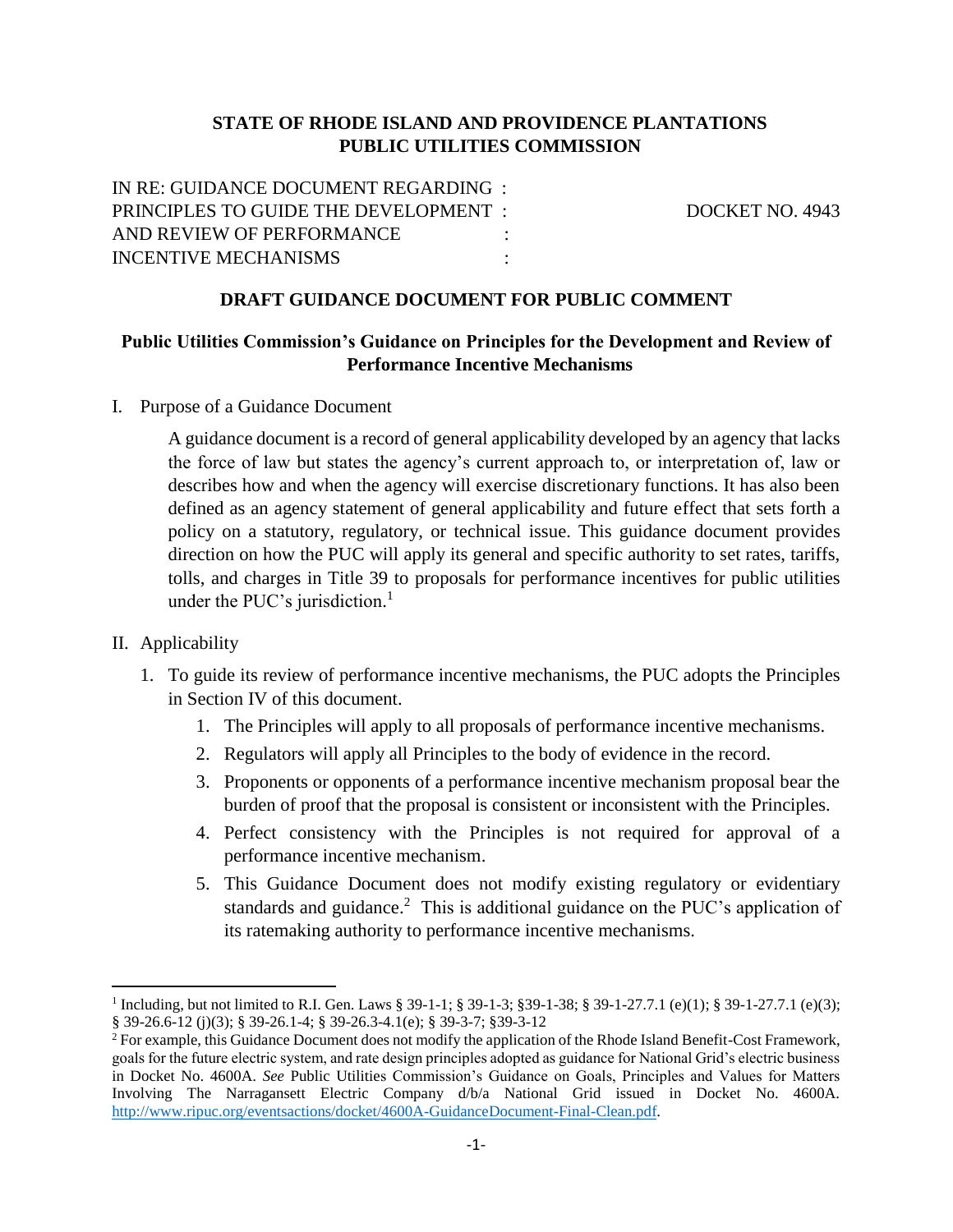- 6. This Guidance Document is not intended to expand or detract from the current rights and obligations of the parties before the PUC, but to provide clarity to parties presenting a case before the PUC.
- 2. The PUC recognizes that some utility incentives have varying degrees of consistency with these principles.
	- a. This includes an allowed return on equity in rate base investments, statutory remuneration, and minimum service quality standards.
	- b. The PUC recognizes these incentives are the current norms and default in utility regulation and are reasonably allowed.
	- c. The Principles reveal weaknesses and strengths of the current norms and default.
	- d. The Principles will be applied to the current norms and default to the extent possible with specific consideration of applicable statutes, gradualism, and fair notice.
	- e. The PUC expects to use these Principles to evaluate proposals that reasonably modify the current norms and default to reduce or eliminate the impact the inconsistencies of these incentives have.
	- f. The PUC will apply the Principles to proposals for other performance incentive mechanisms with consideration of any existing incentives, including return on equity in rate base, statutory remuneration, and minimum service quality standards, to the extent possible.
	- g. The PUC will take into consideration any existing performance incentive mechanisms in proposals to set return on equity in rate base investments or minimum service quality standards, to the extent possible.<sup>3</sup>
- 3. The effect of this document is immediate upon adoption by the PUC and will be applied in any case that proposes performance incentive mechanisms for an investor-owned utility.

# III. Definitions

- 1. Costs and benefits: A category of value that can be reasonably and reliably shown to exist and is reasonably related to state policy.<sup>4</sup>
- 2. Risk: Exposure to the possibility of gain or loss.
- 3. Verifiable: Able to be checked and proved.
- 4. Cash benefits: Benefits, avoided costs, or costs that are credited in dollars.
- 5. Statutory remuneration: Payment to the utility specifically defined in applicable statute.
- 6. Minimum service quality standards: A standard which the quantity, quality, or character of products or services furnished by a public utility and conditions of furnishing products or services must meet or exceed.

l <sup>3</sup> The PUC does not set statutory remuneration.

<sup>4</sup> The list of costs and benefits considered in evaluating National Grid's electric business is the Rhode Island Benefit Cost Framework in Docket No. 4600A. *See* Public Utilities Commission's Guidance on Goals, Principles and Values for Matters Involving The Narragansett Electric Company d/b/a National Grid issued in Docket No. 4600A. [http://www.ripuc.org/eventsactions/docket/4600A-GuidanceDocument-Final-Clean.pdf.](http://www.ripuc.org/eventsactions/docket/4600A-GuidanceDocument-Final-Clean.pdf)